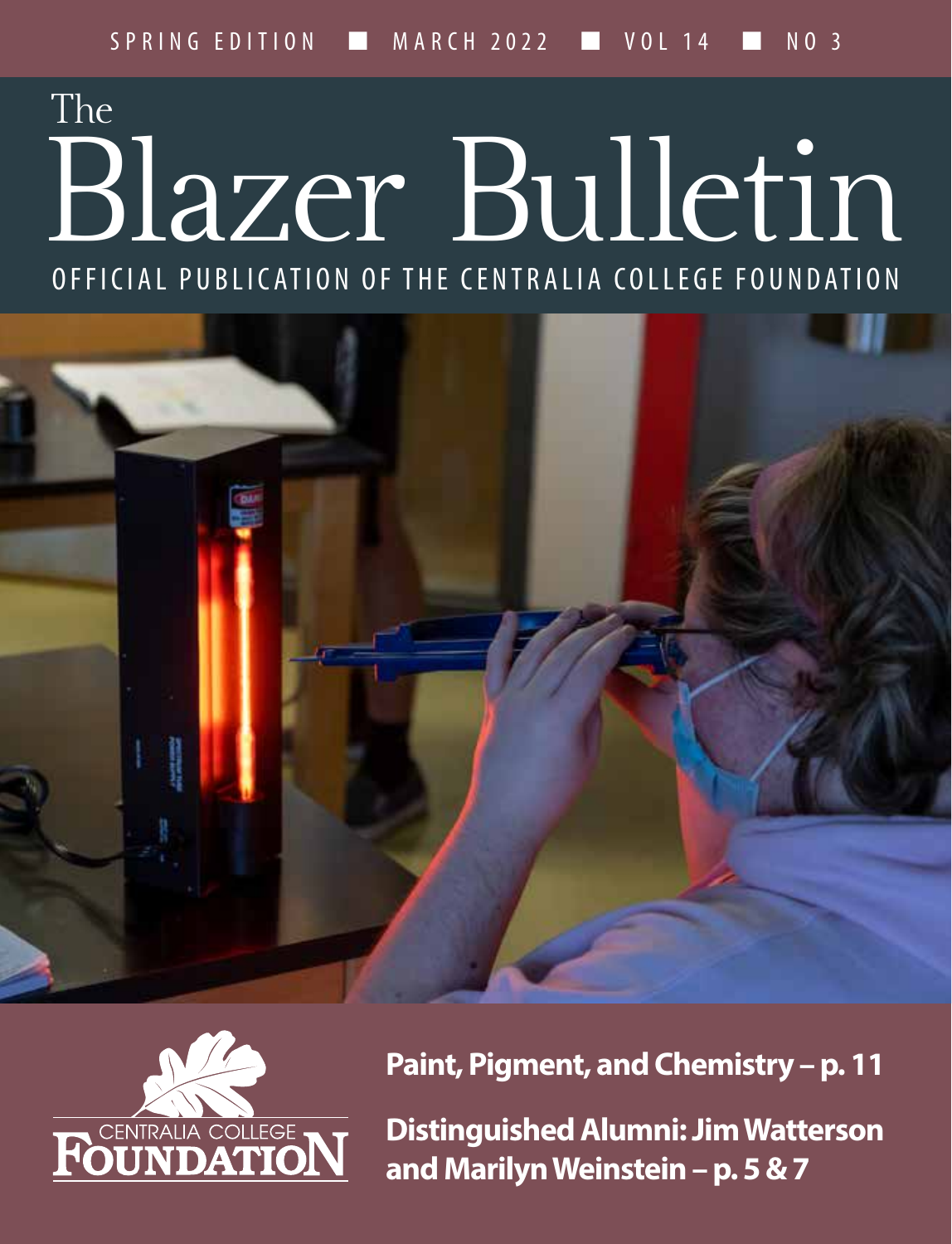

### **Foundation News**

Here are some news bites for you - enjoy!

Kylea Johnson, Foundation program specialist, has been accepted to the Master of Science in Business Analytics program at University of Washington Tacoma beginning in June. While working for the Foundation, she has delved into donor and financial software and discovered a love for using data to help make decisions and provide greater transparency to Foundation donors and the community. Kylea is excited to start the year-long program and build on the skills she has learned working with the Foundation's software. Congratulations Kylea!

Twenty-one students earned a General Educational Development (GED) in 2021. Almost all of them used scholarships from the Erik M. Shriver scholarship fund managed by the Foundation. This fund was established in the memory of Erik by his parents Gene and Deborah Shriver. Both were long-term employees of Centralia College who recently retired. The scholarship pays for students' pre-tests and official tests. Five students tested in January and additional students are currently preparing and testing.

In January, 22 students in CC's Bachelor of Applied Science in Teacher Education program began their student-teaching in 12 area school districts. Thanks to our education partners for providing an in-classroom training experience for our students.

Our thanks go out to several foundation board members who have decided to retire from their service to the board. Jim Sherrill served on the board from 2003-21. Phyllis Schwiesow served from 2002- 21. We also had a campus liaison retire, as well. Renee Lawson, representing the classified staff at Centralia College, served from 2008-21. We thank each of them for their years of dedication to our students. If you count just the regular meeting each month, each of these dedicated members sat in over 270 hours of meetings!

We have had several supporters set up new endowments recently. Former Centralia Police Chief Robert Berg has established a scholarship for

criminal justice degree-seeking students. A historically strong program at Centralia, this is a welcome incentive for future officers.

Marles Geist has started an endowment in tribute to her son. Farhad Koloushani grew up in Chehalis and attended Centralia College. Farhad was a black belt and he had a passion for scuba diving. Although his death is not recent, it is a loss to his family and the Centralia College community. The scholarship is aptly named after Farhad with the title "Enjoy the Dive" as it was one of his favorite sayings.

The Kaiser Permanente Seattle to Portland (STP) presented by Alaska Airlines Bicycle Classic is a 200+ mile ride through Western Washington with a midway point at Centralia College. The thrilling event is back in person July 16-17. The college has begun preparation to host the thousands of riders to campus for rest, refreshment, and a shower! For more information on what Centralia College offers for this event, go to www.centralia.edu/stp.aspx. All proceeds from this event benefit athletic scholarships for Centralia College students.

#### **Christine Fossett**

**Associate Vice President of Advancement, Executive Director, Foundation**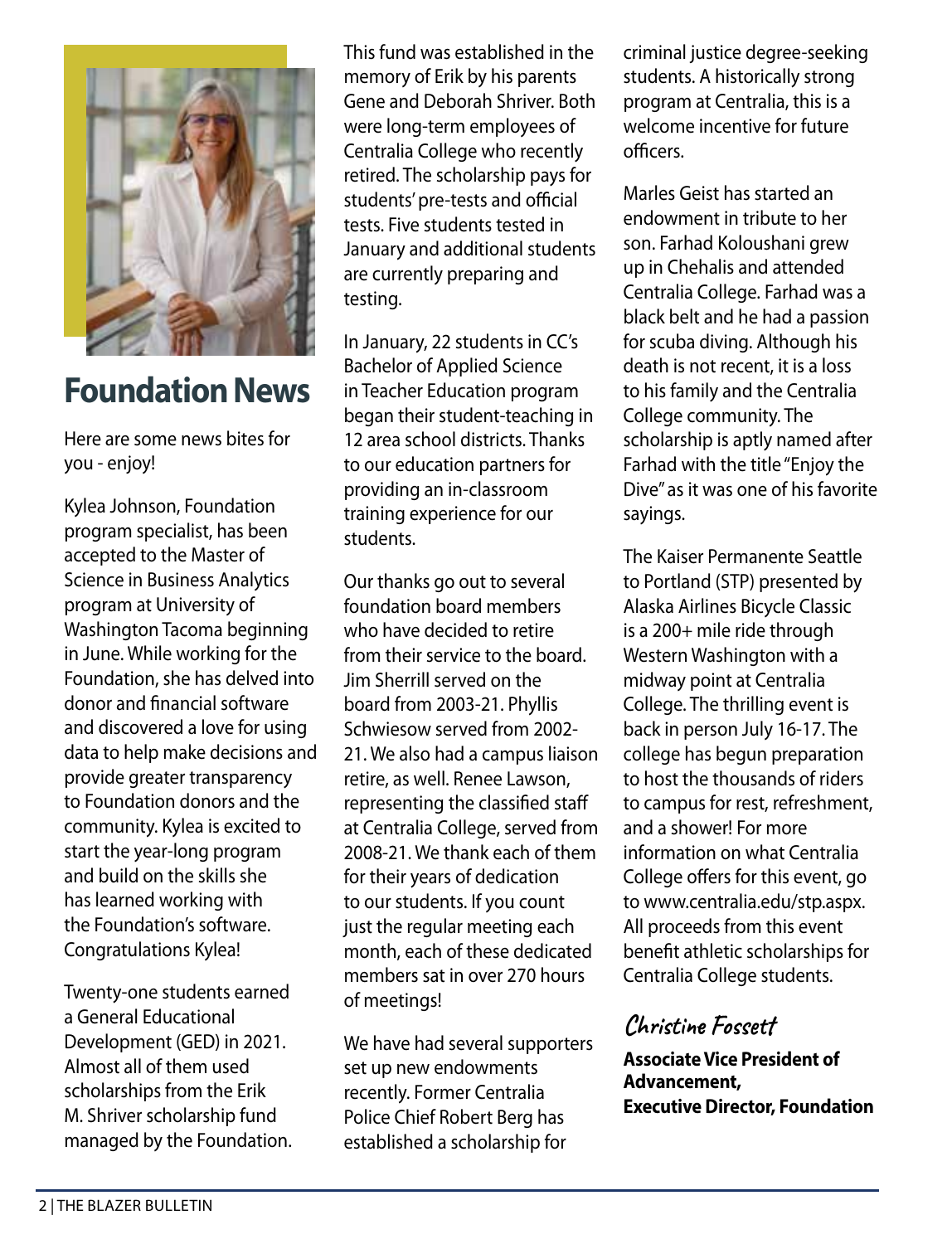

## BY DR. SHARON MITCHLER TEACHING, LEARNING, AND RURAL STUDENTS

Not long after I joined the faculty at Centralia College in 1998, it was clear that I had found a professional home. The funds available for professional development, along with supportive faculty colleagues and administrators encouraged me to think long term about what I could contribute to the college.

I had already engaged with professional organizations like the Two-Year College English Association, so I was able to expand those connections and my work to the fields of English, Humanities and

Composition by stepping into leadership positions in those organizations. The more I served nationally, the more I realized community college students were under-represented in national academic publications. Additionally, few teacherscholars at community colleges were producing written work that reflected the realities and needs of our students.

My goal was now clear.

Using mentorship available from my professional organizations, I published a first article "Writing Back" (2006) in the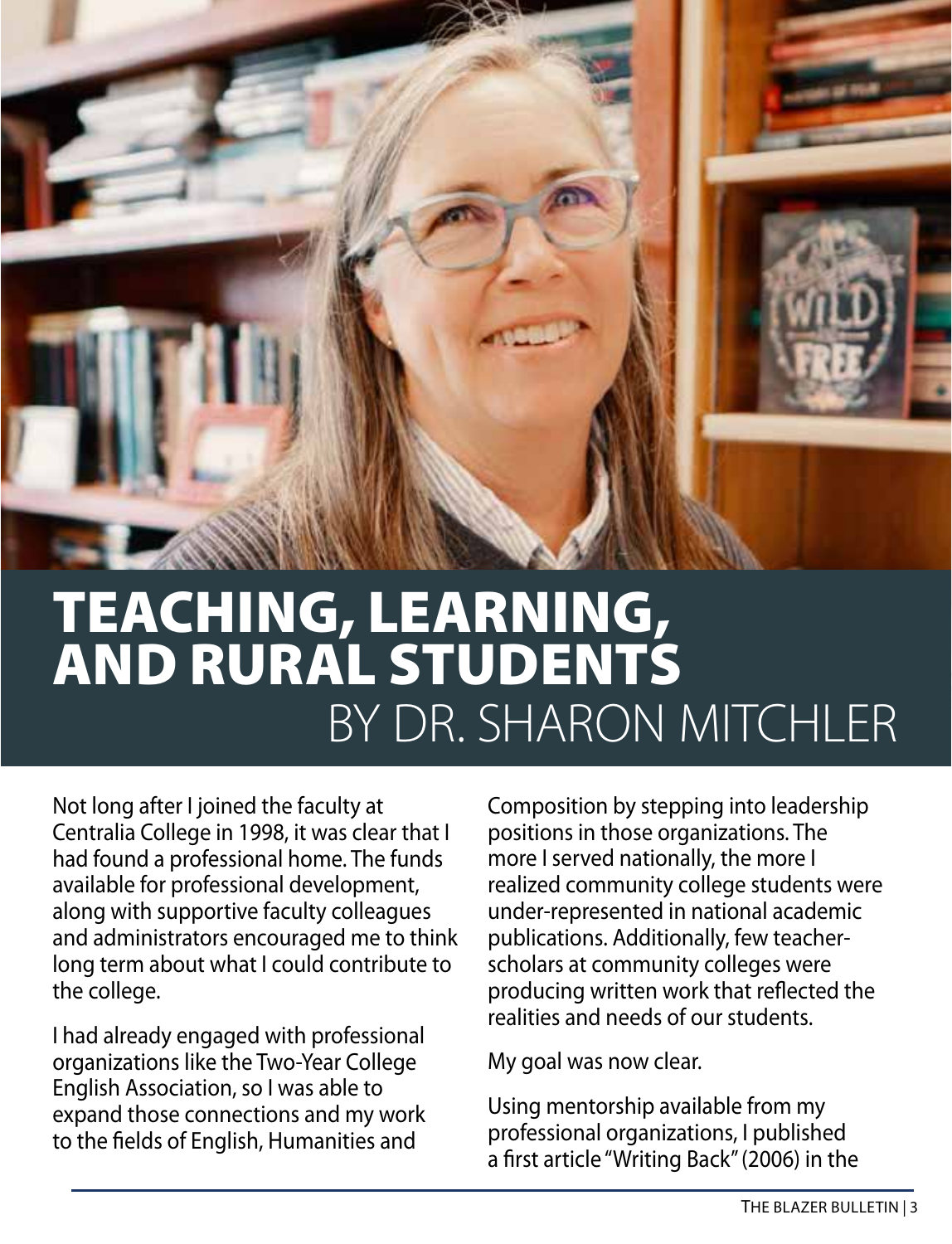journal Teaching English in the Two-Year College. Since then, with Centralia College's support, I have completed additional graduate work, including a doctoral degree, so that I could share the perspectives of our students and the context of a community college.

Since then, I've been making the work of community college students visible on a national stage.

Most recently, I was invited to participate in a national research group exploring a new way to teach composition to help students transfer what they learn in class to other writing situations.

That work resulted in an article in Teaching English in the Two-Year College, coauthored with Howard Tinberg of Bristol Community College, MA and Sonja Andrus of Blue Ash College, OH. We were able to share our perspectives on this new approach in "Teaching for Writing Transfer: A Practical Guide for Teachers" in September 2019.

We were later invited to adapt that article for digital presentation by the journal Composition Studies. Our update, called "Into the Wild: Teaching for Transfer in the Two-Year College in Spring of 2021, is available on

#### **YouTube: https://www.youtube.com/ watch?v=YAK9HzMtu0I**

Last spring, I was asked to write "Pedagogy: Considering Local Conditions" for the Freshman English News Letter, which appears digitally. I was able to include not

only written text, but photos, tweets, and video instructions for a class I was teaching during the pandemic.

#### **https://compstudiesjournal. com/2021/06/07/ pedagogy-considering-local-conditions/**

My current writing project is a book tentatively titled Teaching American Literature to Rural Students: Critical Rural Pedagogy. There are revisions ahead, but this work, also grounded in the needs and situations of our students at Centralia College, is under contract for publication.

For me, it is important to make the experiences of Centralia College students visible so that others understand the challenges and successes our students experience. Oh, and yes, I do have more articles and research planned.

## *UPCOMING* CAPITAL CAMPAIGN

## **SUPPORTING**

- Athletic Field
- Teachers Education
- Student Housing

Be the first to support by donating at centralia.edu/foundation or

Contact Christine for available opportunities

christine.fossett@centralia.edu 360-623-8451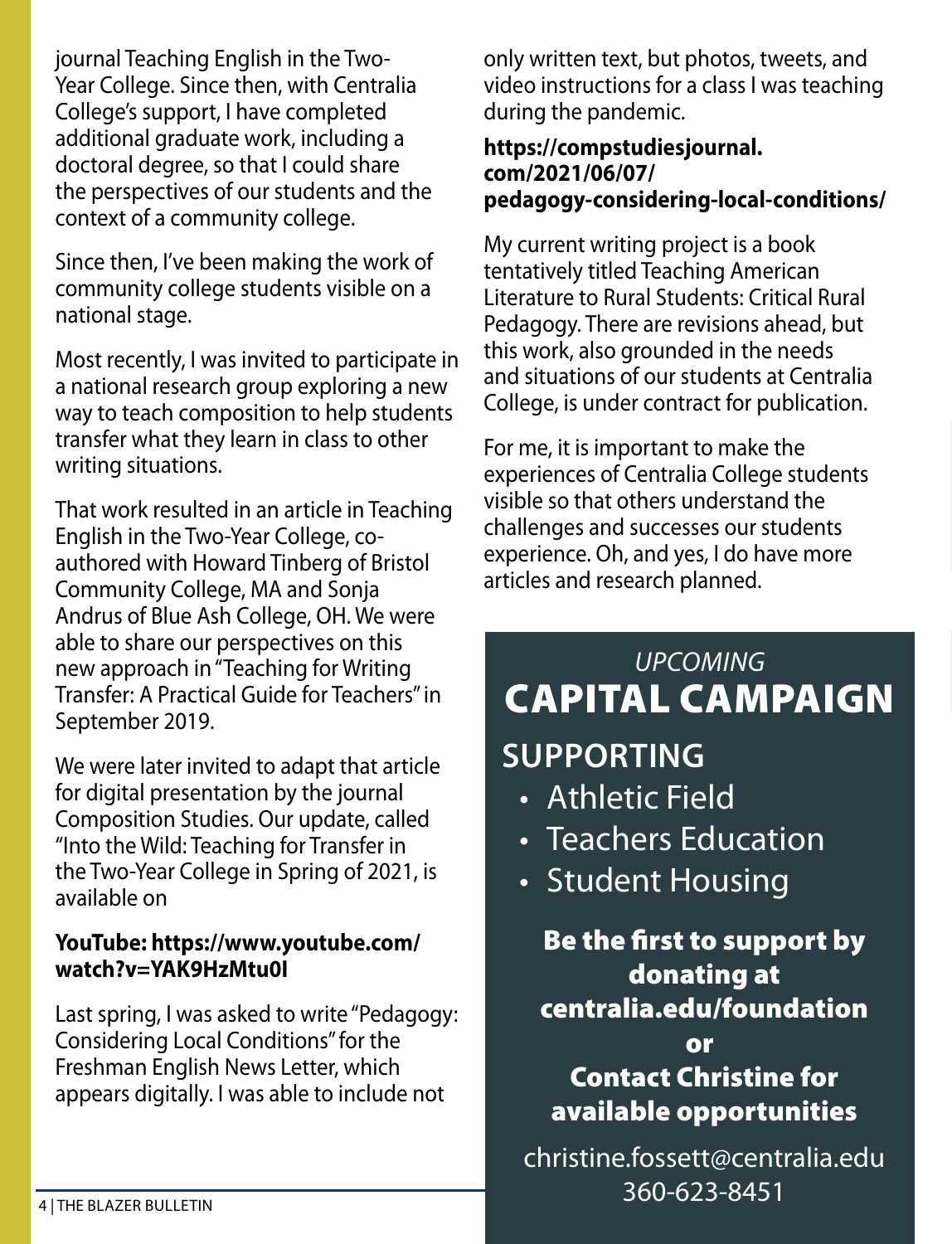

**The third in a four-part series honoring the four Watterson siblings – Ed, Bill, Marilyn, and Jim – the 2021 Distinguished Alumni Award winners.**

Jim Watterson may be the baby of the family by a decade, but having such big shoes to fill only made him work harder. He knew he wanted to work in construction like his two older brothers, Ed and Bill, but he also wanted to break out on his own like his sister Marilyn Weinstein.

What they all had in common was making their first stop Centralia College.

 "The only place I could afford to go was Centralia College," Jim recalled.

"I lived at home and helped out on the farm. It was the most economical option."

After high school, Jim took engineering classes at CC. He said a handful of faculty members made an impact on him. One of those was Larry Cagle, who taught at CC from 1967-84. When Jim graduated in 1973, he moved on to the University of Washington, where he earned his bachelor's degree in civil engineering in 1975. He took a job with Hensel Phelps Construction and ultimately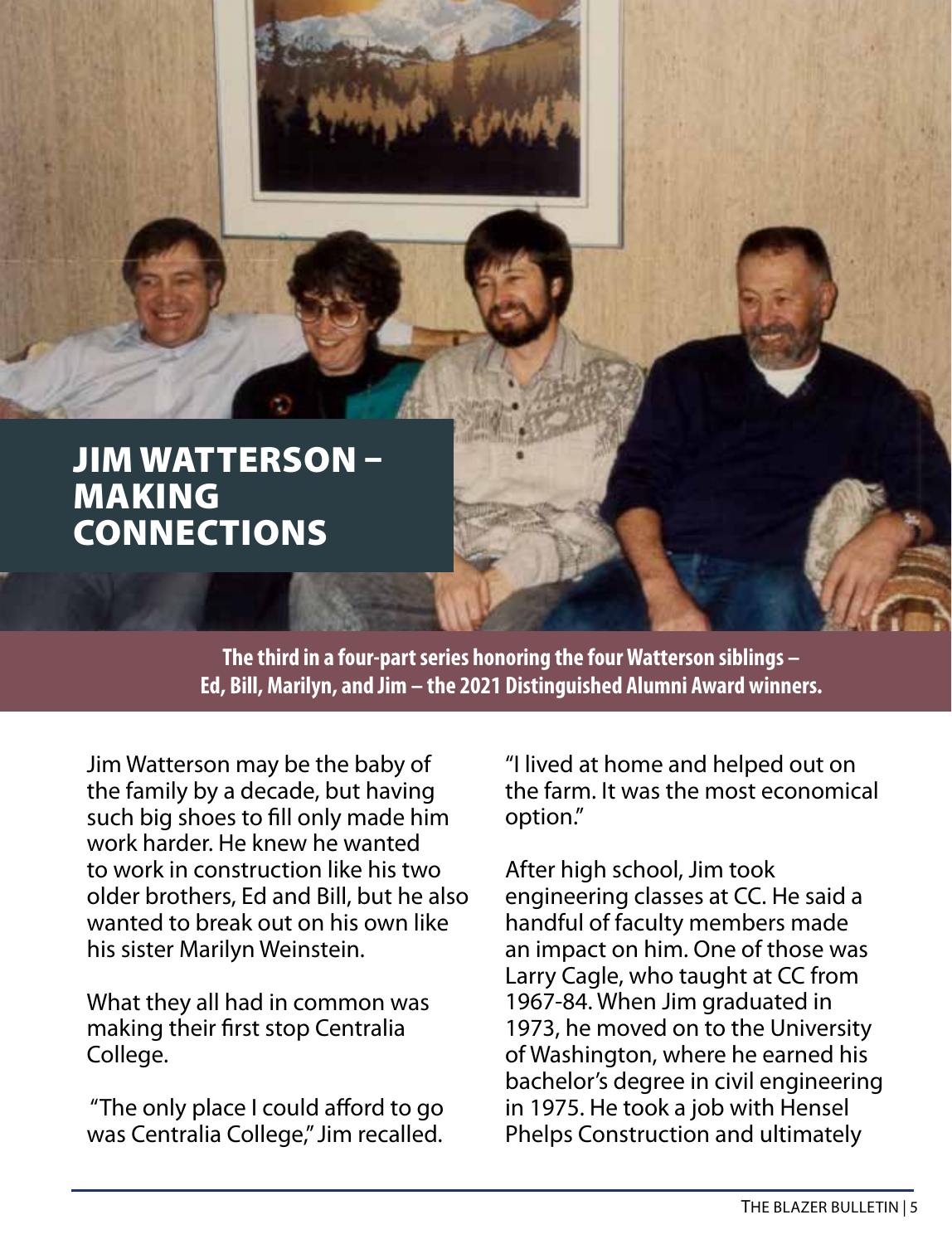moved to Colorado. He worked on highway projects, bridges, and overpasses all across the west.

"I moved up quickly, gaining valuable experience by moving numerous times in the initial years of my career and becoming the youngest superintendent in company history in 1978," he said. But, the success came at a price. Jim was gone for months at a time, sometimes only getting home once or twice a month. His wife Wendi and three children missed him, and he missed them.

"In 1989, I decided I had to refocus on my family. We moved to Beaverton, Ore., where I did construction consulting and changed my work habits to put family first," he said. "Wendi and I built a house, doing much of the work ourselves and providing a wonderful place to raise our family. I made a priority of coaching youth sports, hunting with my family, and generally reconnecting."

What started as consulting for his brother's company, Watterson Construction in Alaska, became a 16 year full-time teleworking position. Then, in 2006, Jim and Wendi moved to Anchorage, where Jim now serves as the president and operations manager for Watterson Construction.

"Jim is the best construction person I've ever worked with," said Bill Watterson. "It's been great building so much together over the years."

Jim said he's proud of the projects he's designed and built, and proud of the company's safety record. Watterson Construction was named the Safety Contractor of the Year twice in 10 years by the Army Corps of Engineers, and has been working more than 15 years without a lost-time accident.

For Jim, he's also proud of his time at Centralia College.

"I have often told colleagues that Centralia college provided me a better education my first two years than I would have received had I attended a four-year university," he said. "The smaller class sizes and the personal connection with the professors was invaluable."

#### LOOKING TO SUPPORT TRADES EDUCATION?

A donation to trades education supports our students, our SWFT Center, and the mobile classroom.



To donate: christine.fossett@centralia.edu 360-623-8451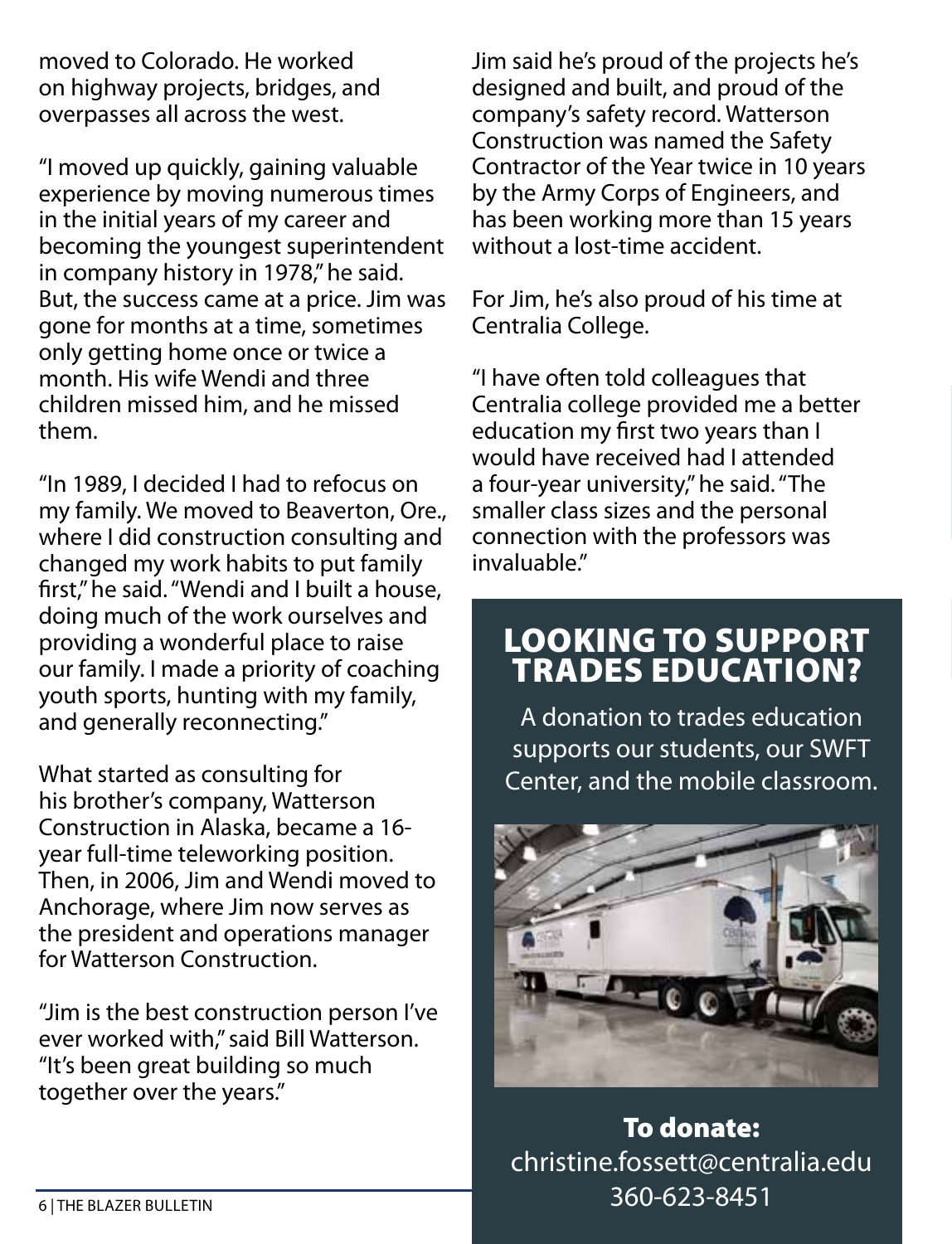

**The last in a four-part series honoring the four Watterson siblings – Ed, Bill, Marilyn, and Jim – the 2021 Distinguished Alumni Award winners.** 

Marilyn Weinstein is often called a computer genius, but she's quick to put that notion to rest. Rather, she's an educator and a team-builder. She's detail-oriented and creative and loves to surround herself with dynamic innovators and developers. Yes, her work has been predominately with computers and computer technologies, but that's not where her heart is.

She got her start at Centralia College in business education. She moved on to Washington State University, where she earned her bachelor's degree in the same field. She took the summer off and took a job at Mutual of New York, which shared a building with IBM.

"My neighbor worked for IBM, and he said that the Office Products Division was looking for someone who could type, teach, and who could be an interface between engineers, salesmen, and customers" she recalled. "I applied and I got the job. It was a godsend."

Working at IBM was a life-changing opportunity. IBM was moving into word processing and typography equipment sales. Marilyn was one of four women chosen to develop the training and transition customer's offices and their workforce to the new systems and processing in IBM's Office Products Division in Seattle.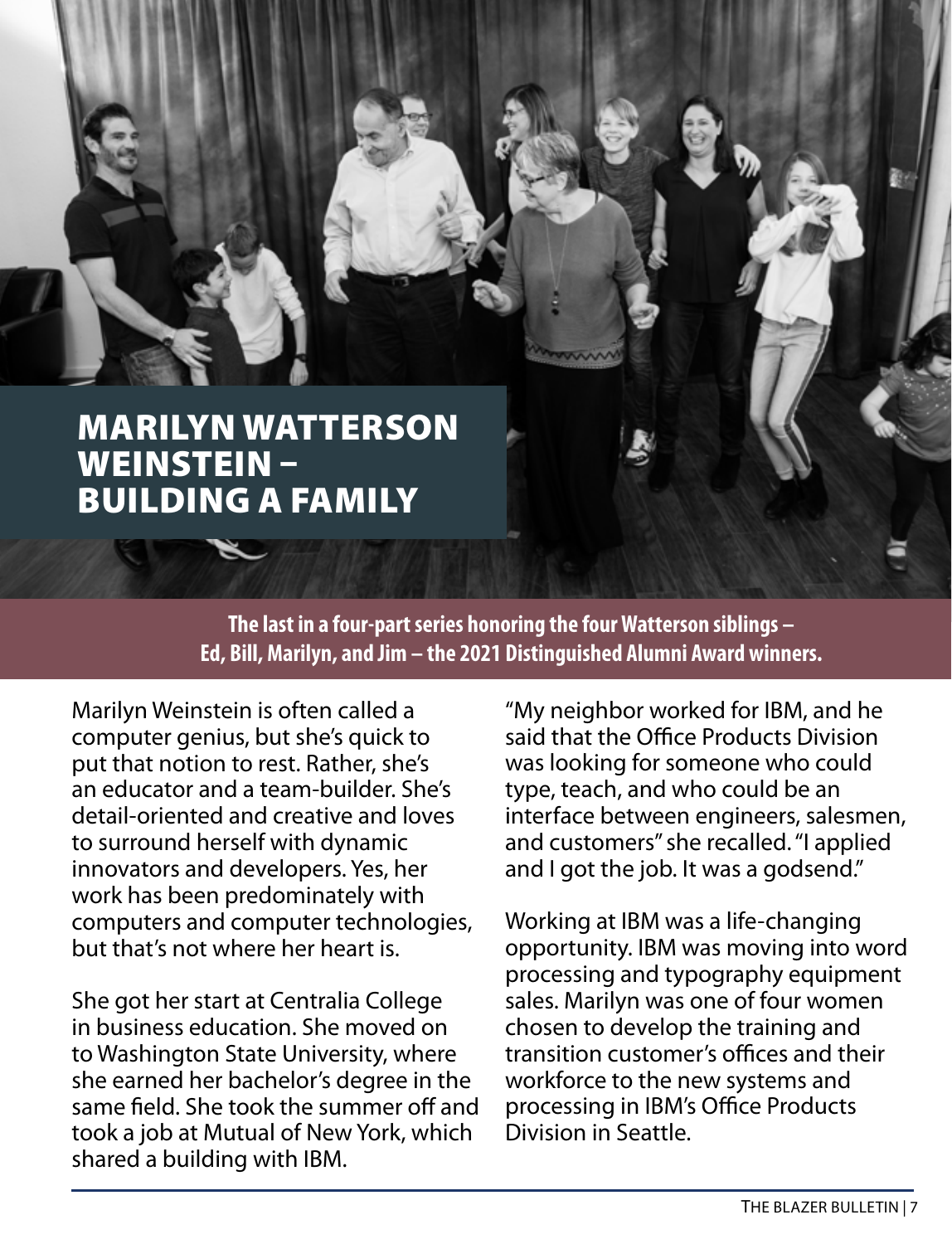"It was a revolutionary time (1967- 70)," she said. "Everything was changing from an industrial society to an information society. I loved it. I was so lucky to be at the right place at the right time, and to be part of that transition. The teaching materials we were given to work with were hard to understand. So, we created training materials that people enjoyed using and found easy to follow. When they finished their training, they believed they could increase their productivity using the new IBM products. I used all the tools at my disposal, including things I learned from my business training and past employment, but also hard work and creativity."

During her time at IBM, Marilyn met and fell in love with a Canadian doctor, Dr. Fred Weinstein, who was a fellow at University of Washington in Gastroenterology. They moved to Canada in 1970, when Fred got a clinical teaching job at the University of Alberta. It was there that they decided to start a family and Marilyn opted to not take a similar job in Canada that would include travel. At the time, it was a controversial choice among the career-minded women in her social circle.

"I remember being told that I was not helping the women's movement and that I needed to continue working," Weinstein said. "I took a lot of flak. It was important to me that our two daughters have one parent home fulltime during their formative years."



Marilyn had been raised on a farm surrounded by a large extended family. They had no family in Edmonton, "so our support was friends."

They lived in Canada for nine years. In addition to raising her daughters, Marilyn kept busy with side work. She gave lectures on Moving into Technology, taught blended teaching workshops, did workflow studies, created slides and images for her academic husband. When he was recruited for a prestigious position at the University of California-Los Angeles, the family moved, and Marilyn continued working for highprofile healthcare clients, including her husband, after buying a personal computer and learning programs for word processing, databases, graphics, bibliographies, and statistics.

For example, she consulted on several technological databases and other major projects at UCLA, including the Center for Ulcer Research and Education, the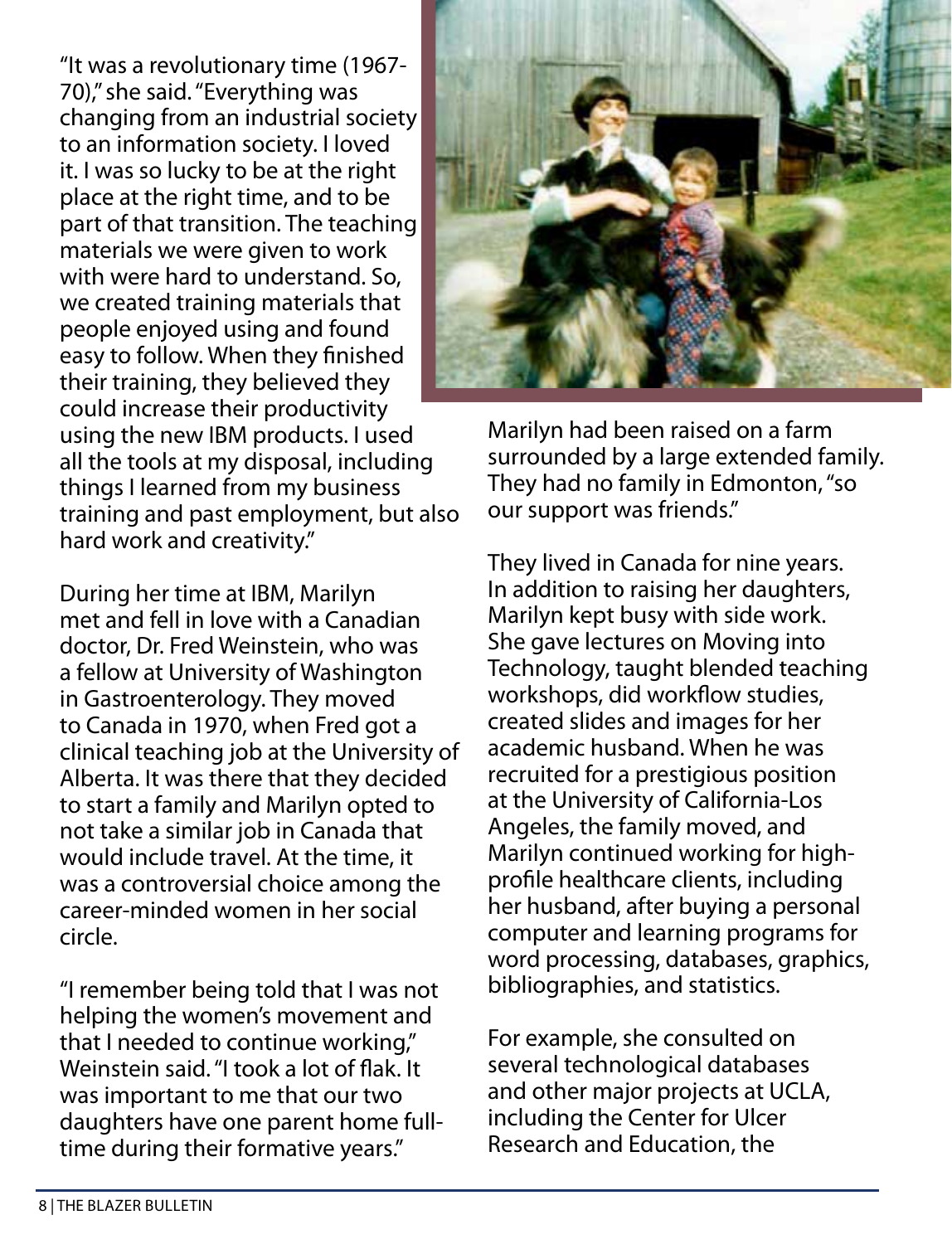Division of Gastroenterology, and the Medical Procedures Unit. She worked as a consultant for the West LA Veterans' Administration Research & Development Division at one of the largest VA Hospitals in the country, creating a computer lab for researchers, investigators, administrators as well as spearheading a research and development network for Los Angeles' West LA VA Research & Development.

She found great satisfaction working at the computer lab she proposed for Research & Development. Her lab was staffed entirely by college students and she was able to give them high-level, real-world projects that would have challenged seasoned programmers. But she trusted their innovation and creativity, and she helped develop highly competent and gifted programmers. Some have become friends for life, and she treasures the connections.

"It was always really important to nurture the people coming up after me," she said. "I learned about teamwork and team training from IBM, and I used that to create fun training for the lab assistants to learn and to try software programs for different applications. We had actual work and actual problems, and that was the best learning to have. They got jobs right after graduation (NASA, Federal Patents and Trademark Office, Microsoft, Yahoo, Bayer Pharmaceutical, and Pentax). Some of her students' medical doctors, dentists, lawyers, etc. and some started

their own startup companies and found great success."

To list all of Weinstein's accomplishment would be impossible. She's simply done too much. She's always engaged and active, and always learning. If you ask her, she's most proud of her family and her daughters and their families. Her oldest daughter, Rebecca Weinstein Bacon, has three children – two boys and a girl. Rebecca is a litigation attorney in Chicago who has been included on the lists of top trial lawyers. Her youngest daughter, Aviva Weinstein, has a son and a daughter. Aviva is an associate producer and editor of documentary films in Los Angeles. She works at Moriah Films, a division of the Simon Wiesenthal Center and Museum of Tolerance. Moriah Films recently had all of their original feature documentaries accepted to the Library of Congress. Marilyn loves family dinners, holiday, and hanging with her grandchildren.

Marilyn stays incredibly busy. She is on the board for Music Mends Minds (MMM), a nonprofit that creates musical support groups for individuals with Alzheimer's, dementia, Parkinson's, traumatic brain injury, PTSD, and other neurological disorders. Her husband has dementia and Marilyn found that music brings back the glint in his eyes and elevates his mood and cognitive ability immensely. Music is aerobics for the brain. She wants more individuals to have access to music therapy and the resources of Music Mends Minds.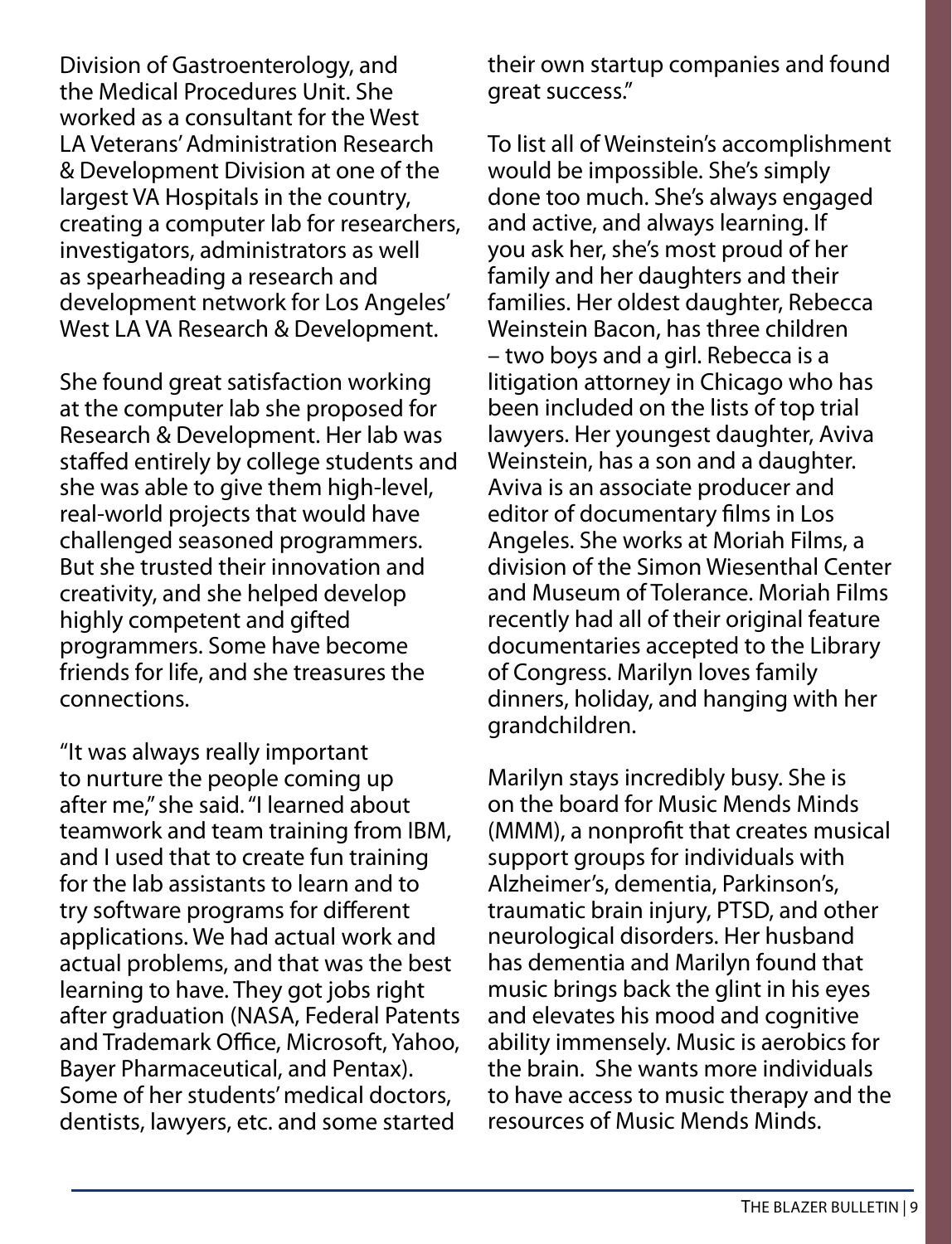via Zoom, where musicians and patients can collaborate and make music together online three days a week. In addition, she administers two longtime Facebook groups, Marilyn's Tech Legion, where she stays connected to her lab assistants and continues sharing, and learning. A second private Facebook group she administers is Class of 1961, Centralia High School – Centralia, Washington, a place for classmates to keep in touch and support each other, and take a walk down memory lane.

MMM organizes interactive concerts "People ask how I found success,<br>via Zoom, where musicians and but it was all of the things I had<br>patients can collaborate and make serverienced that added un"she "People ask how I found success, but it was all of the things I had experienced that added up," she explained. "I got it from doing my part on the family farm starting at a young age and being a part of the family team that counted on me and expected me to work hard. I learned it from team sports, and I learned it in high school, Centralia College and Washington State University. I learned it working at an insurance company and Ole's Dairy Queen. Then I built on that at IBM and kept going. I was lucky."

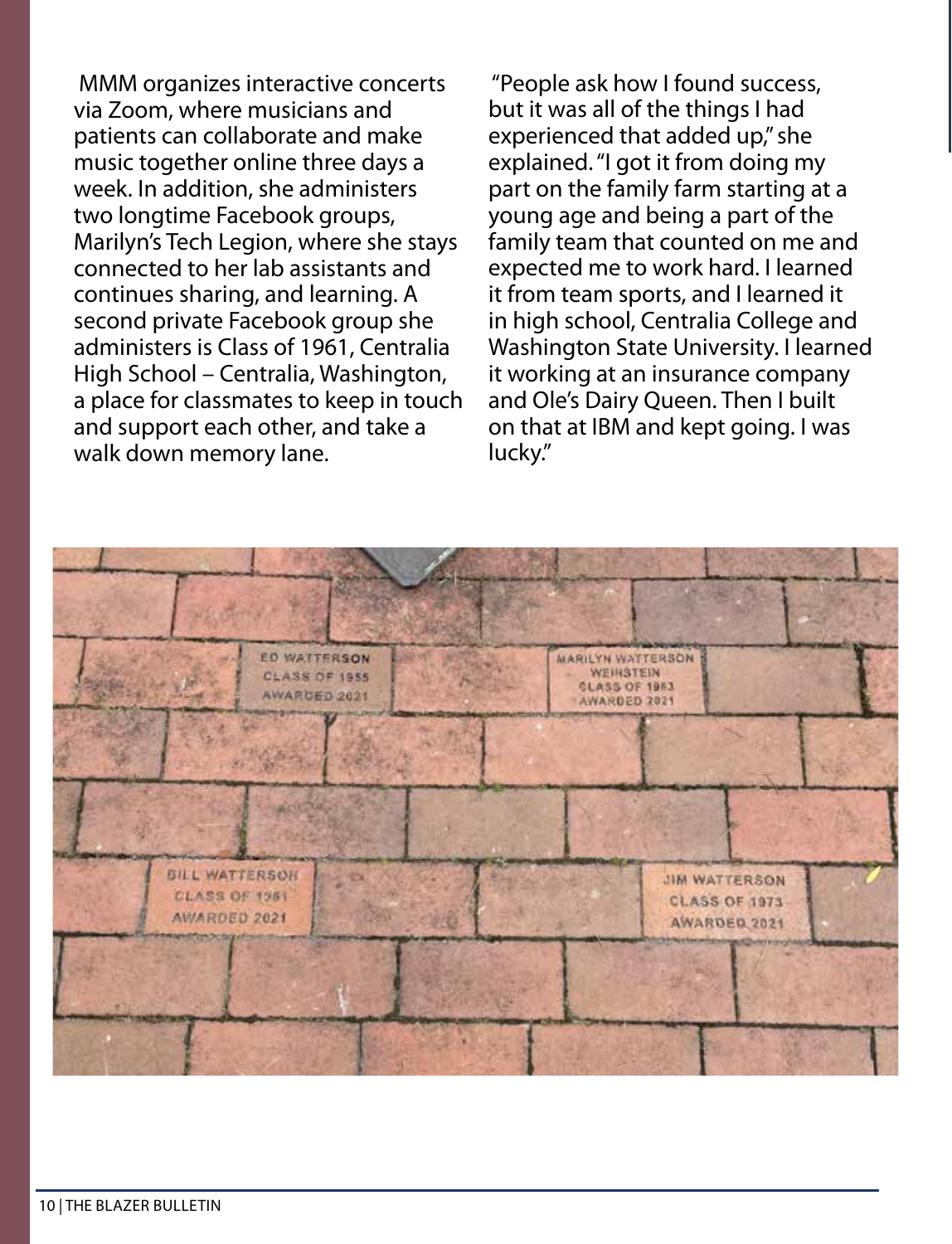## NEW SCIENCE COURSE EXPLORES THE CHEMISTRY OF ART

Selling chemistry classes to non-science majors can be tough. The math, the formulas, the labs, the potential for explosions…for students who may be math- or science-averse, chemistry can cause major anxiety. But, what if chemistry could be tailored to the arts? Centralia College debuted just this class in winter quarter to phenomenal results.



Chemistry professor Karen Goodwin received a \$2,000 Hanke Faculty Achievement Award from the CC Foundation in 2021 to develop this new course – Chemistry of Art. Technically, it's CHEM& 110, a new option for a classic course for non-science majors (the college also offers Forensic Chemistry under this course title).

"We really wanted something that catered to the arts and humanities," she described. "Forensic Chemistry is popular, but it still appeals to students already interested in the sciences. We wanted an alternative with even broader appeal that would work for more students."

Goodwin had seen a similar class at a college in California and she reached out to the professor for insight into how to make the class work here. She organized the labs

around artistic themes. For example, the students made their own paints and chalk, they worked with metals, and studied public art, all through the lens of chemistry.

"Artists need to understand chemistry. They need to understand paints and binders and pigments. They need to understand materials, fabrics, metals, the impacts of the environment on those materials, and how to manipulate them to get different effects," Goodwin described. "The chemistry is brought in through all the materials and how they interact."

The results have been great. Goodwin said the students are engaged, interested, and learning the connections between art and chemistry. And, they're enjoying the process.

"It's been a ball," she said. "The students are having a blast. They're coming out with a sense of how chemistry fits into their world, not how they fit into chemistry."

Chemistry of Art will be offered again in January 2023.

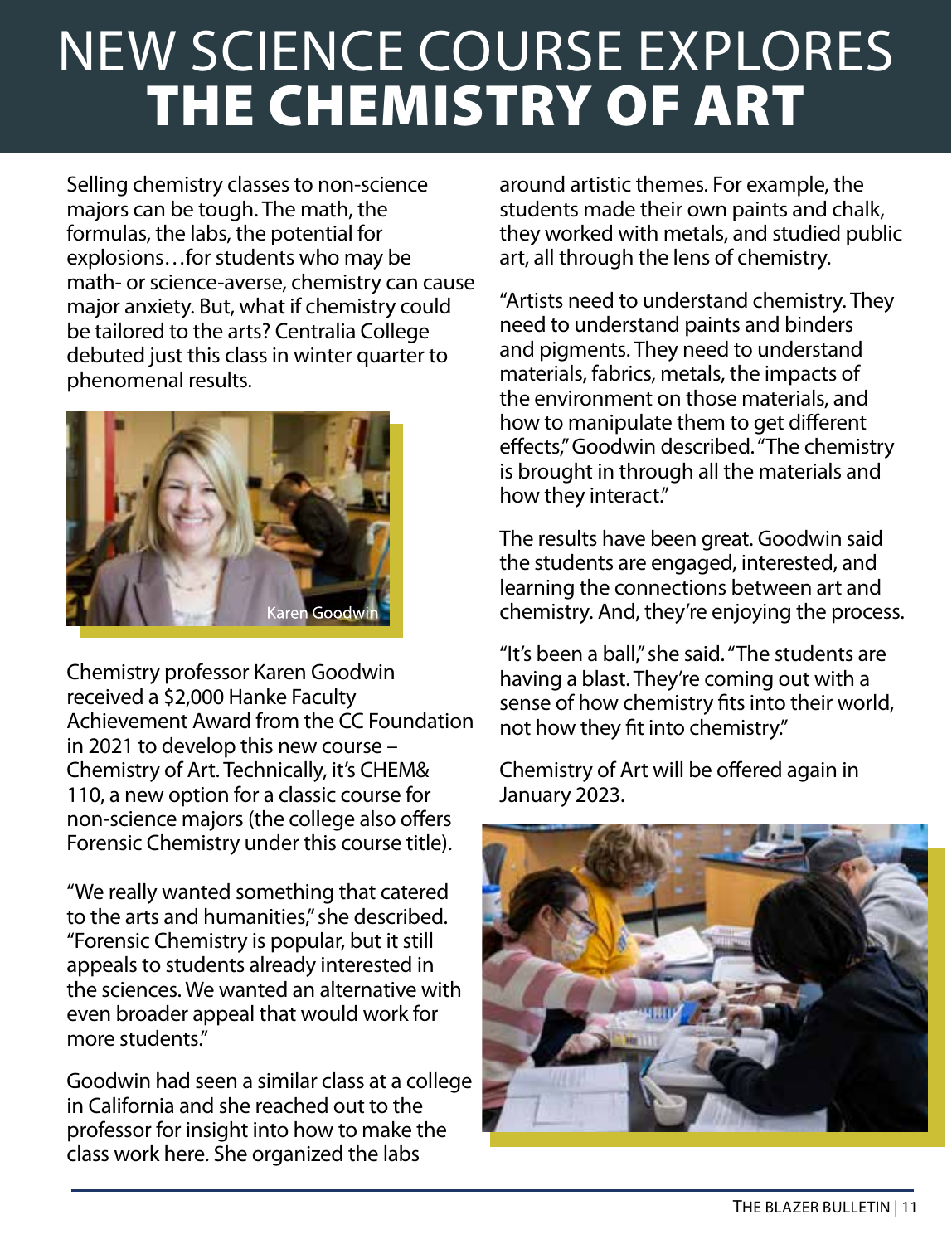

# BOARD MEMBER SPOTLIGHT: JAMES HILL

James grew up in Chehalis and attended school in the Chehalis School District. After graduating from W.F. West High School, he attended Washington State University and took additional classes in the summer at Centralia College. After graduating from WSU with his Master's of Architecture, he worked in Seattle as an architect for eight years. James took a job as a partner in KMB Architects, an Olympia-based architecture firm, in 2013 and was able to move his family back to his hometown of Chehalis.

James has multiple family members who have benefited from educations received at Centralia College, including his wife Alicia Hill, his mother Cindy Hill, and his sister Tiffany Hill. James and his mother Cindy joined past College President Henry Kirk and his wife Jenny Kirk on a missionary trip to Malawi, Africa, in 2002 to assist with the launch of a new university in Livingstonia. James is excited for the opportunity to give back to the college that has provided him and his family such great local access to education.

At KMB Architects, James leads the education sector. His primary focus is early learning, K-12, and higher education facilities. He has had the opportunity to work on several local projects, including the STEM addition at W.F. West High School, the new Early Learning Center for United Way of Lewis County, and the Discover Children's Museum in Centralia.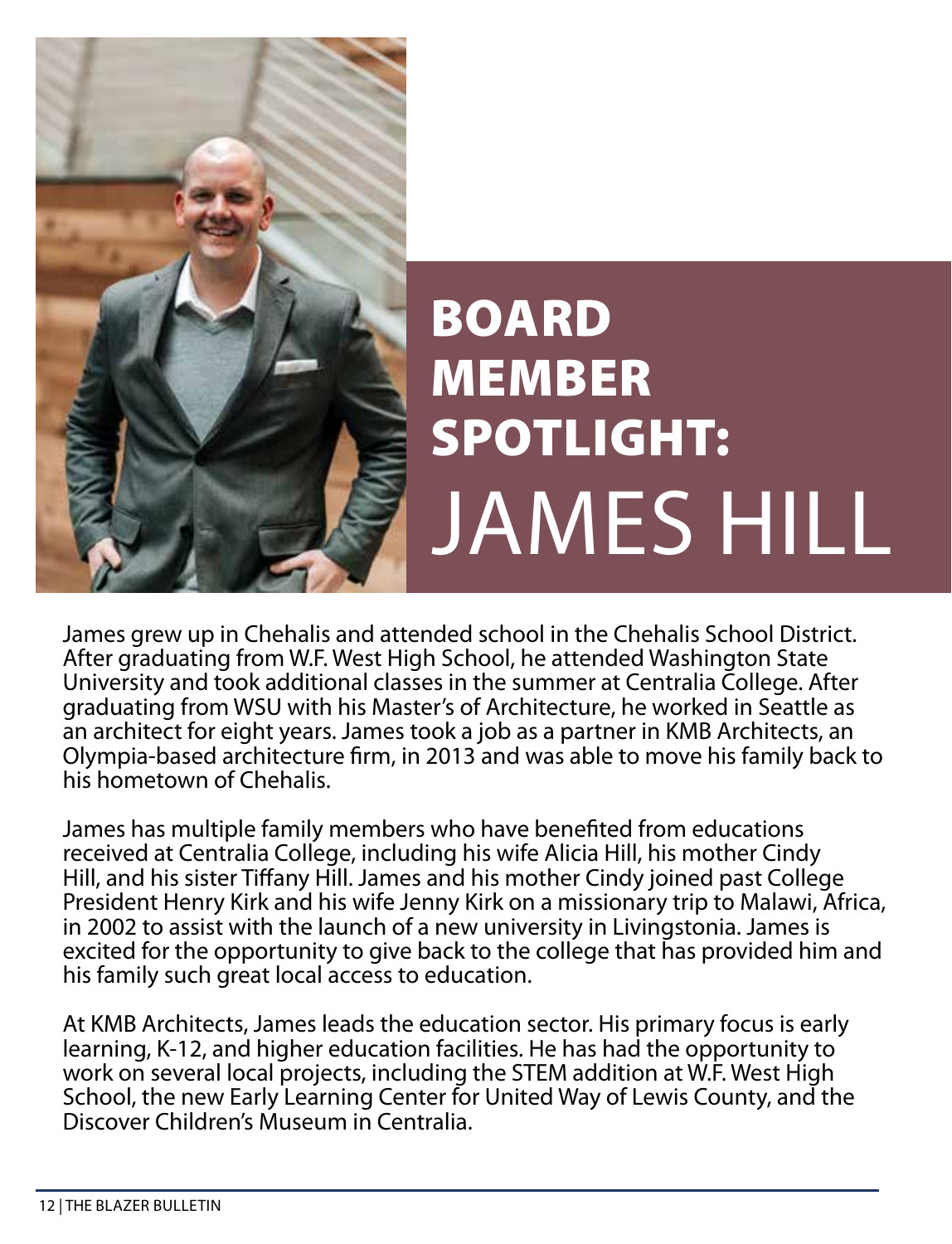

## BOARD MEMBER SPOTLIGHT: MARRIANNE SCHUMACHER

Marrianne relocated to Lewis County in 2017, two years after beginning as office manager for the Economic Alliance of Lewis County.

"My background in management, finance, and human resources has helped as I have supported the Economic Alliance in its mission of building up our community and economy for a better future," she said.

Marrianne volunteers on several boards and organizations throughout Lewis County, where she advocates for children and families- her primary passion. In addition, to further her career goals, Marrianne is currently pursuing her master's degree in Marriage and Family Therapy.

"Part of helping business grow and thrive means helping the people who manage the business," she added.

Marrianne will be offering business mediation as a new service for members of the Economic Alliance. Marrianne also teaches marriage and family classes to the community.

Contact Marrianne if you have questions about the Economic Alliance mission and vision, or if you are interested in seeking business mediation services at 360- 748-0114.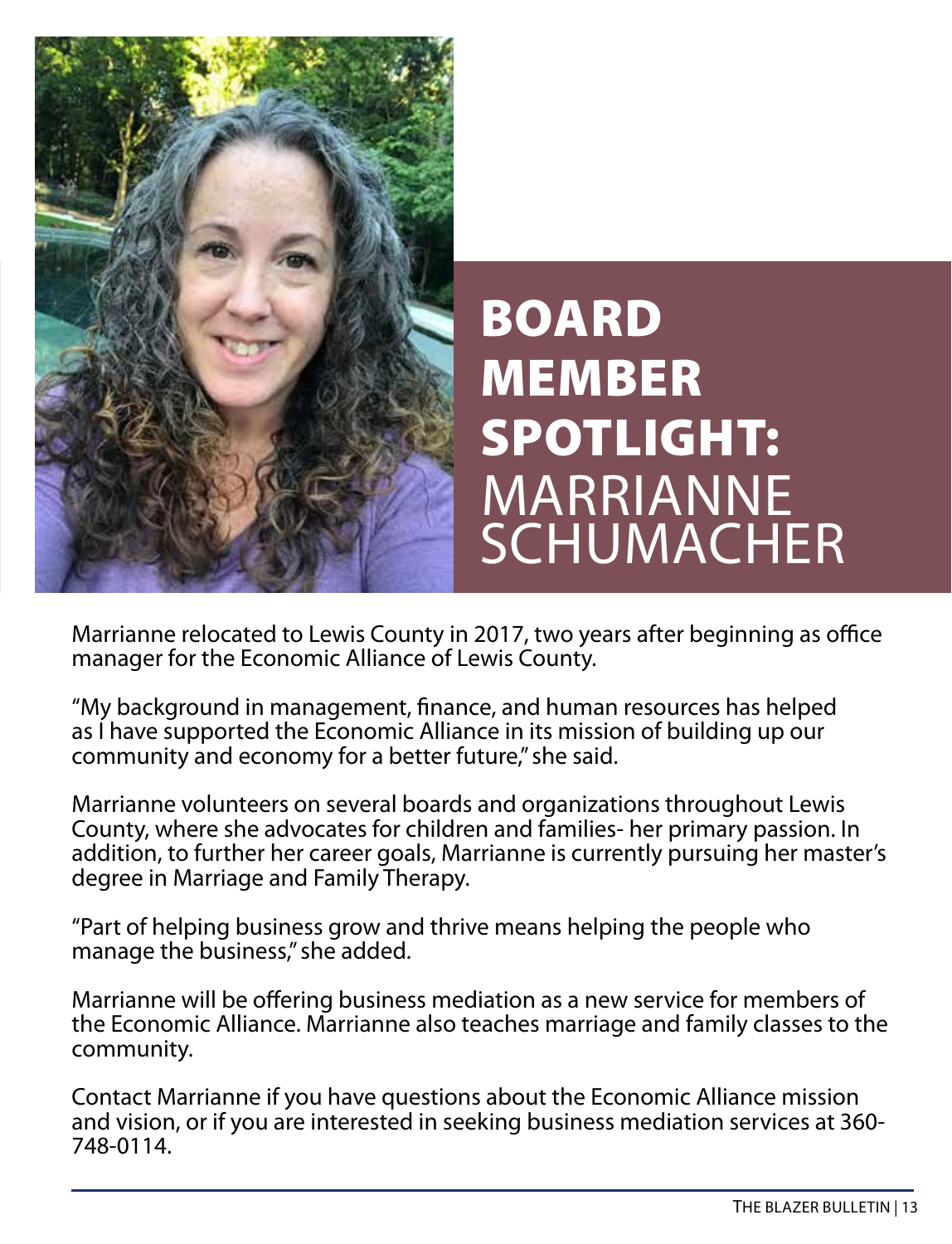Centralia College Foundation Night at the Theatre Featuring

# INTO THE<br>WOODS

7 p.m. Saturday, May 14 Corbet Theatre, Centralia College **Intermission refreshments will be served.** NEW STAFF WAS ARRESTED FOR DESCRIPTION OF A REPORT OF A STAFF WAS ARRESTED FOR DESCRIPTION OF A STAFF WAS ARRESTED FOR DESCRIPTION OF A STAFF WAS ARRESTED FOR A STAFF WAS ARRESTED FOR A STAFF WAS ARRESTED FOR A STAFF WAS A

To get your free tickets please visit https://app.arts-people.com/index.php?perf\_special=568746 to reserve your seats.

**We will also make your reservation for you by calling us at 360-623-8942. Seating is limited so be sure to reserve your seats early!**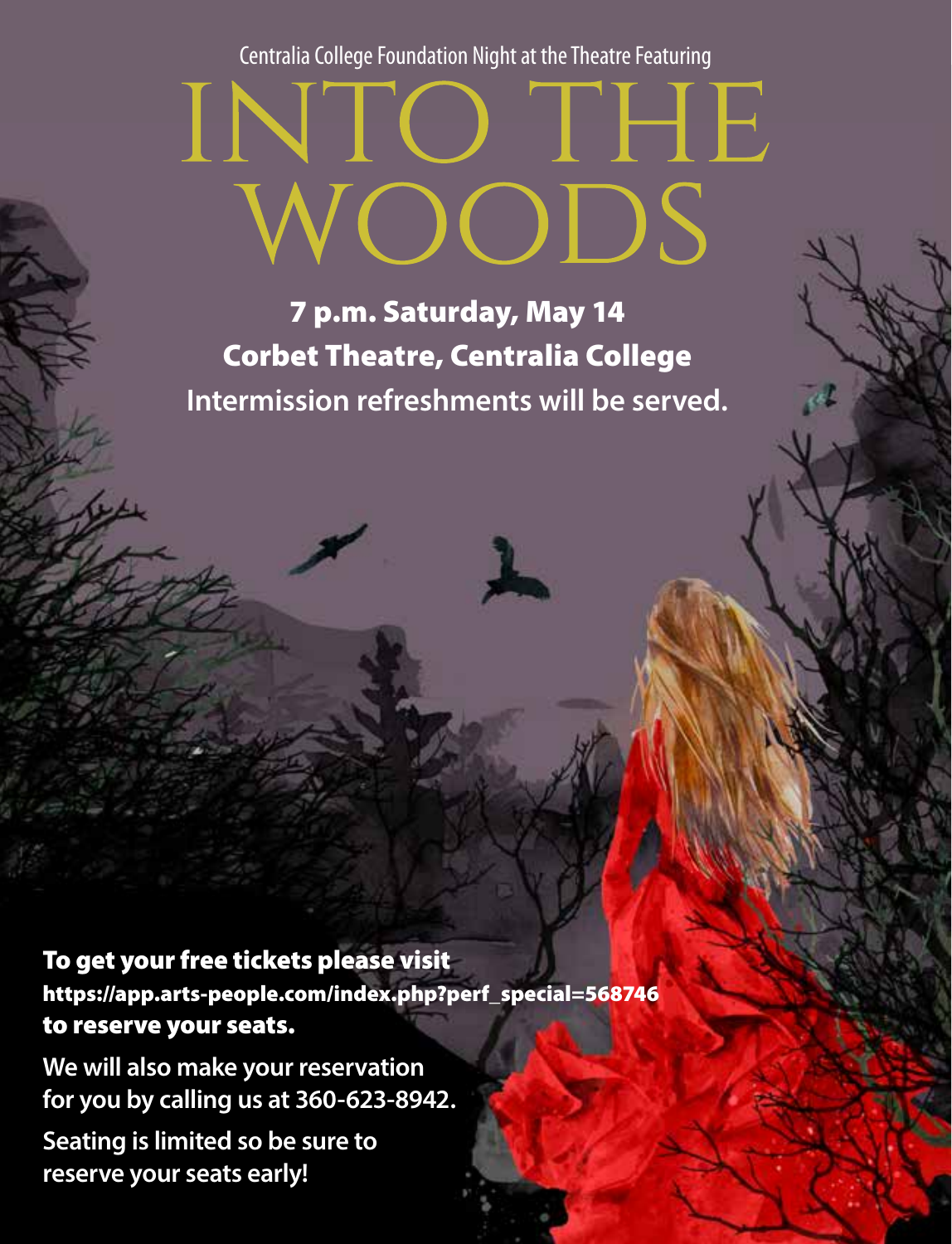

NEW STAFF

# JARED CUNNINGHAM

CC alumnus Jared Cunningham has returned to Centralia College as the new campus safety and security manager. Jared graduated from CC in 2012 with a degree in Criminal Justice and started working in security. Most recently, Jared worked at St. Martin's University in Olympia, where he started in 2015 as a Public Safety Officer and worked his way up to Senior Officer and Assistant Director of Public Safety, managing a team of 15-30 officers.

While his Centralia College department is small, he said he was excited about the opportunity to move forward in his career.

"The safety and security manager position really spoke to what I wanted for career advancement. It's an opportunity for me to grow this one-person department into something really impactful," he said. "Plus, I get to give back to where I started my educational journey."

Jared's history at Centralia College extends beyond his time as a student. Both of his parents took classes at CC and he recalls visiting campus as a child.

"I remember coming to the TSB (Transitional Studies Building) with my mom and her buying her books and things," he said.

As the campus safety and security manager, Jared does "a little bit of everything." He manages much of the COVID response and reporting, responds to reports of suspicious people or vehicles on wcampus, assists with emergency preparedness, works with local law enforcement partners, creates training opportunities for students and staff, and keeps track of all the crime and fire reporting requirements for both CC and CCEast in Morton.

It's a big job, but so far he said he's enjoying it.

"Everyone has been really nice and welcoming," he said. "I'm really happy to be here."